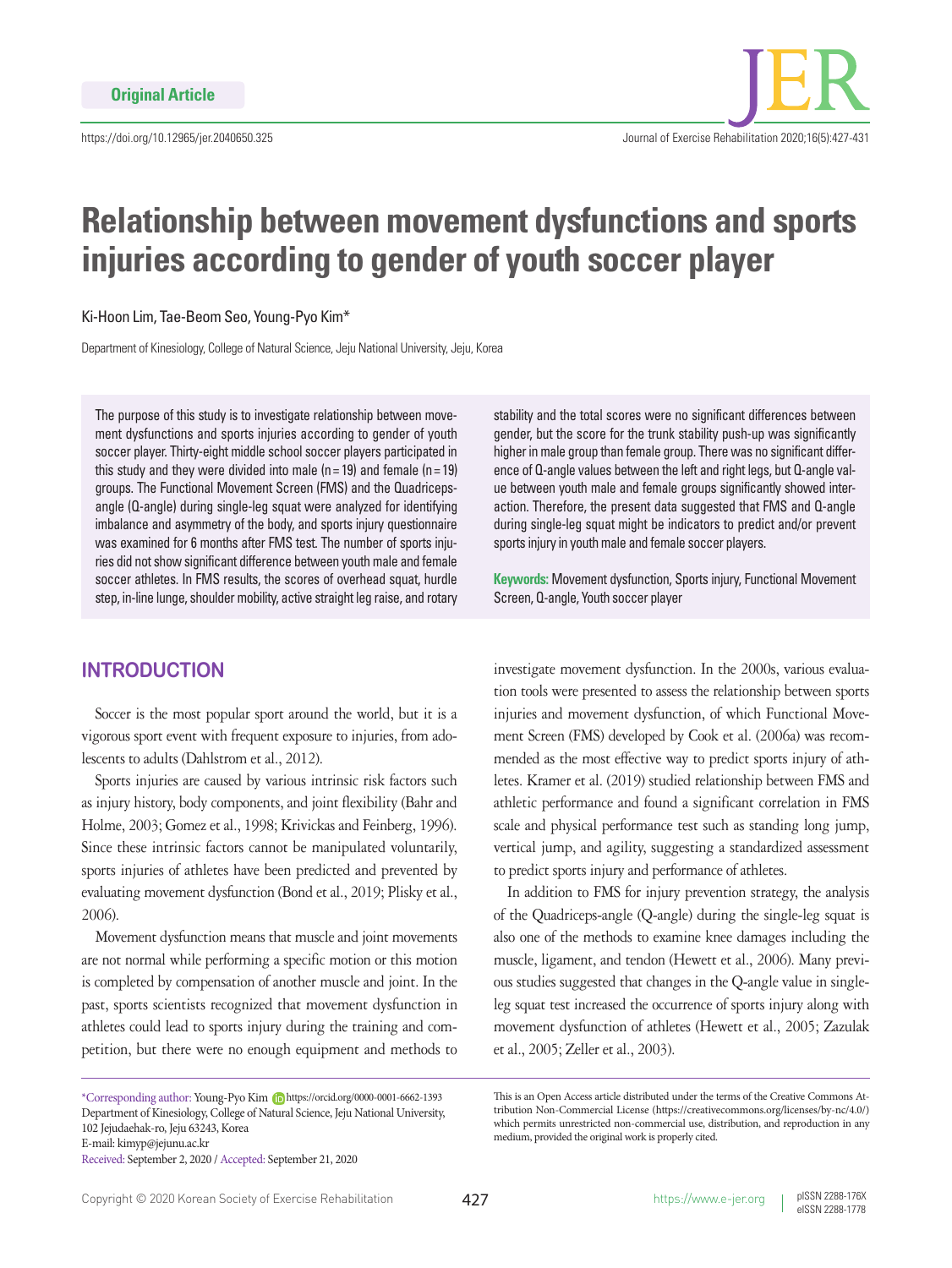In studies on FMS and sports injury in soccer players, Chalmers et al. (2018) investigate the relationship between FMS asymmetry and number of games played before first injury and reported to be closely associated with a significant increase in prospective injury risk (Grygorowicz et al., 2013; Miller and Susa, 2019; Sprague et al., 2014).

With these research findings, FMS and Q-angle during single-leg squat tests are absolutely necessary for prediction and prevention of sports injuries in soccer players. But almost all previous studies on asymmetry and physical performance in soccer have mainly focused on senior athletes, and there are few studies on gender in adolescence soccer players. Therefore, the purpose of this study was to investigate the relationship among FMS, Q-angle, and sports injuries according to gender of youth soccer player.

# **MATERIALS AND METHODS**

#### **Participants**

The participants in this study were 38 youth soccer players. As shown in Table 1, all participants were allocated to the male group  $(n=19)$  and the female group  $(n=19)$ . Before beginning the measurement, participants were informed about study orally and they submitted their written informed consent to researchers. And this research was conducted ethically according to international guidelines.

#### **Body composition**

Height and body weight were measured in light clothing and without shoes using JENIX (DS-103M, Dong San Jenix, Seoul, Korea), and body composition was measured by Inbody 720 (Inbody 720, Inbody, Seoul, Korea) to confirm the % body fat.

#### **Sports injury questionnaire**

To find out the frequency of sports injury in athletes, we modified the questionnaire developed by Bond et al. (2019), and Finch

#### **Table 1.** The characteristics of the subjects

| Variable    | Male $(n=19)$     | Female $(n = 19)$ | $Mean \pm SD$    |
|-------------|-------------------|-------------------|------------------|
| Age (yr)    | $14.58 \pm 0.51$  | $14.47 \pm 0.51$  | $14.52 + 0.50$   |
| Height (cm) | $168.58 \pm 7.08$ | $16268 + 380$     | $16563 + 635$    |
| Weight (kg) | $59.55 + 9.91$    | $54.02 + 5.48$    | $56.78 + 8.38$   |
| $%Fat(\%)$  | $15.38 + 3.39$    | $22.97 + 4.14$    | $19.17 \pm 5.35$ |
| Career (yr) | $6.47 \pm 0.84$   | $4.47 \pm 0.84$   | $5.47 \pm 1.30$  |

Values are presented as mean± standard deviation (SD). %Fat, body fat percentage.

and Staines (2018). This questionnaire is categorized into various parts of the body, and the left and right injuries are also identified to predict muscle imbalance in athletes. After FMS assessment, all subjects participated in the survey to identify sports injuries that induced during the 6 months.

#### **FMS assessment**

To examine the imbalance and asymmetry of the body, we applied FMS assessment to youth soccer players. FMS consisted of seven movement tests including overhead squat, hurdle step, inline lunge, shoulder mobility, active straight leg raise, trunk stability push-up, and rotary stability. Three professional trainers performed the FMS test, and for the reliability of the measurement, a video was taken during the measurement.

#### **Analysis of Q-angle during single-leg squat**

To investigate the Q-angle in single-leg squat, it was analyzed using two cameras and a dartfish motion analysis program (Dartfish Live v.5.5, Dartfish, Fribourg, Switzerland). Markers were attached to the reference points needed for analysis such as the anterior superior iliac spine (ASIS), the center of the patella, and the tibial tuberosity. Knee extension and flexion exercises were performed within the range of  $0^{\circ}$ –60° joint motion, Q-angle (Escamila et al., 2009) and Q-angle measured at 60° of knee flexion 3 times and then the average value was obtained.

#### **Statistical analysis**

PASW Statistics ver. 18.0 (SPSS Inc., Chicago, IL, USA) was used to determine difference of the number of sports injury and movement dysfunction according to gender of youth soccer players. An independent *t*-test was applied to compare the differences between the two groups. All values are expressed as mean±standard deviation.  $P < 0.05$  was considered significant.

## **RESULTS**

## **Difference in the number of sports injuries according to gender**

The number of sports injuries between youth male and female soccer athletes is shown in Table 2. Youth male soccer group showed

| <b>Table 2.</b> The number of sports injuries according to the gender (number) |  |  |  |  |
|--------------------------------------------------------------------------------|--|--|--|--|
|                                                                                |  |  |  |  |

| Variable        | Male            | Female          |        | $P$ -value |
|-----------------|-----------------|-----------------|--------|------------|
| Sports injuries | $2.15 \pm 0.24$ | $2.47 \pm 1.16$ | 32 894 | 0.453      |

Values are presented as mean± standard deviation.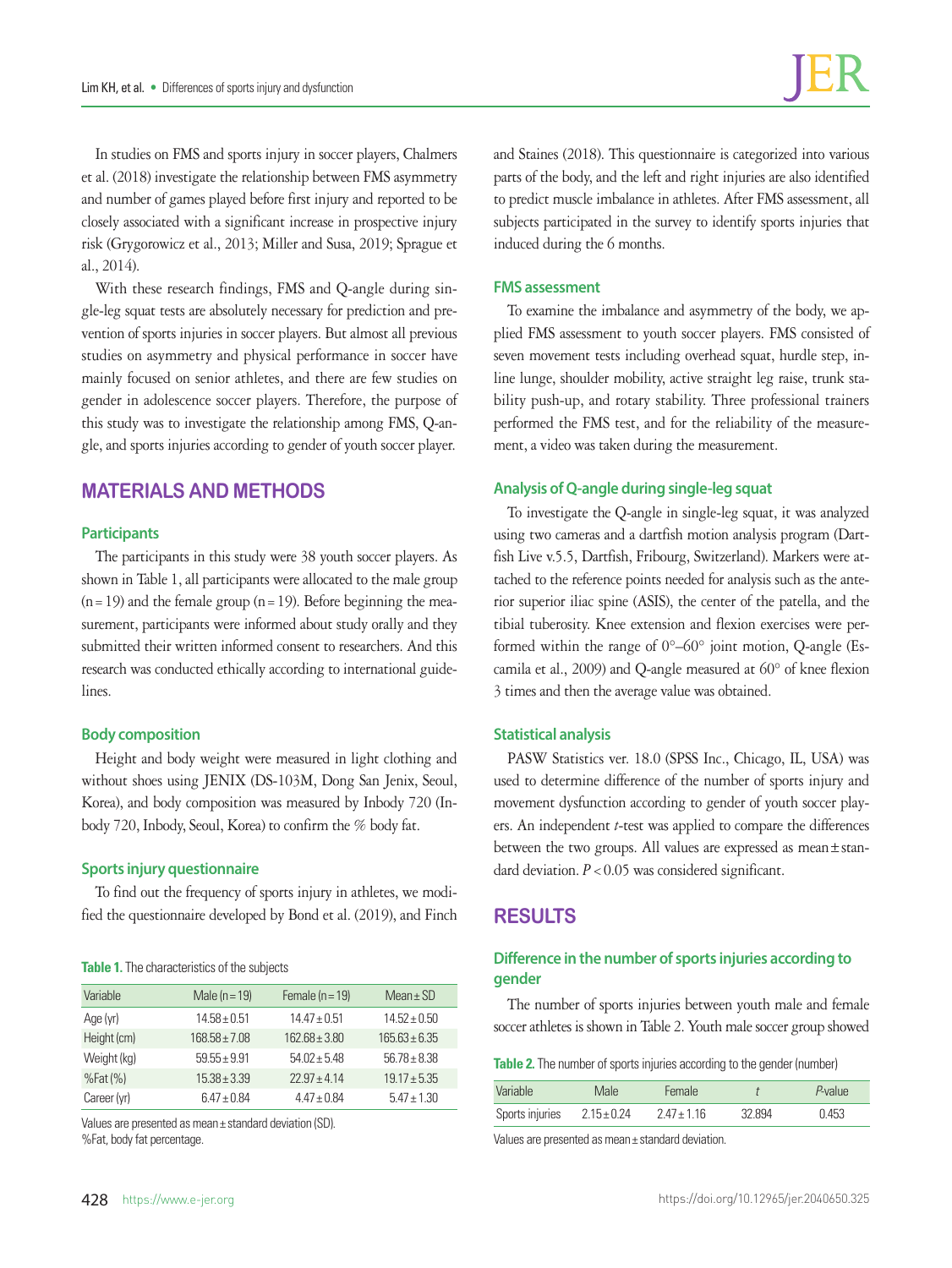**Table 3.** Functional Movement Screen (FMS) scales according to the gender (score)

| Variable                  | Male             | Female           | t     | P-value  |
|---------------------------|------------------|------------------|-------|----------|
| Overhead squat            | $1.68 \pm 0.48$  | $1.94 \pm 0.40$  | 1.833 | 0.075    |
| Hurdle step               | $1.95 \pm 0.40$  | $1.84 \pm 0.37$  | 0.832 | 0.411    |
| In-line lunge             | $1.89 \pm 0.32$  | $1.95 \pm 0.23$  | 0.588 | 0.560    |
| Shoulder mobility         | $2.32 + 0.75$    | $2.37 \pm 0.60$  | 0.239 | 0.812    |
| Active straight leg raise | $2.05 + 0.23$    | $2.32 + 0.67$    | 1617  | 0.115    |
| Trunk stability push-up   | $2.00 \pm 0.58$  | $1.42 \pm 0.51$  | 3.284 | $0.002*$ |
| Rotary stability          | $1.89 \pm 0.32$  | $1.95 \pm 0.23$  | 0.588 | 0.560    |
| <b>Total score</b>        | $13.79 \pm 1.36$ | $13.79 \pm 1.47$ | 0.001 | 0.998    |

Values are presented as mean± standard deviation. \**P*< 0.05.

the result in a higher number of sports injuries than youth female soccer group, but there is no significant difference between two groups.

#### **Difference in FMS scores according to gender**

FMS scores between youth male and female soccer athletes are shown in Table 3. There were no significant differences in the values of overhead squat, hurdle step, in-line lunge, shoulder mobility, active straight leg raise, rotary stability, and total scores between two groups. However, trunk stability push-up variable showed significantly higher result in male group compared to female group.

## **Difference in Q-angle during single-leg squat values according to gender**

The values of Q-angle in single-leg squat between youth male and female soccer athletes are shown in Table 4. We confirmed significant interaction in values of the left Q-angle between youth male and female groups  $(F = 7.601, P = 0.007)$ . The female group showed lower values of Q-angle in the right leg compared to the left leg.

## **DISCUSSION**

Movement dysfunction is an important indicator of sports injury through imbalance and asymmetry in adult athletes, suggesting that FMS and Q-angle are the most well-known measurement methods to predict sports injury in the training and competition (Kramer et al., 2019; Warren et al., 2018). Thus, we analyzed FMS and Q-angle in single-leg squat movement to youth male and female soccer players, which can instantly examine the dysfunction in the field.

Athletic performance is influenced by several factors including

| Table 4. Q-angle values according to the gender (degree) |  |  |
|----------------------------------------------------------|--|--|
|----------------------------------------------------------|--|--|

| Variable | Male             | Female           |       | $P$ -value |
|----------|------------------|------------------|-------|------------|
| Right    | $26.42 + 5.56$   | $28.79 + 6.97$   | 1.160 | 0.254      |
| Left     | $26.81 \pm 4.71$ | $31.71 \pm 5.50$ | 2.944 | $0.006*$   |
| Ť        | 0.410            | 2.569            |       |            |
| P-value  | 0.686            | $0.019*$         |       |            |

Values are presented as mean± standard deviation. \**P*< 0.05.

maximum strength, jumping, sprinting, agility, and balance capabilities. Among various assessment tools to predict body imbalance and asymmetry, FMS is the most popular way in the sports field and it is composed of a 4-point scale  $(0)$  = pain with pattern regardless of quality,  $1 =$ unable to perform pattern,  $2 =$  perform pattern with compensation, and  $3$  = perform pattern as described) for each of 7 movements. In previous studies related to FMS, Shojaedin et al. (2014) reported that FMS might help screen musculoskeletal injury in university level athletes, and Chapman et al. (2014) suggested the positive relationship between FMS and competitive performance in elite track and field athletes. On the contrary, Dorrel et al. (2015) mentioned that the FMS is not an appropriate field test for predicting risk rate of sports injury and athletic performance. It is still controversial that FMS represents sports injury and performance of athletes. In the present study, we investigated 7 items of FMS, and represented that the only trunk stability push-up test showed significant difference between male and female groups and it was higher in the male group than in the female group  $(t=3.284, P=0.002)$ . Trunk stability push-up test is closely associated with core stabilization (Cook et al., 2006b), and the hip adductor and rotator muscles, abdominus, erector spinae muscle, and quadratus lumborum muscle that control core functions are relatively higher in male athletes than in female basketball players (Leetun et al., 2004). These findings in previous studies support the reasons why female athletes score low on the trunk stability push-up test, and we believe that training programs to improve core strength and functions should be applied since adolescent.

Q-angle is referred to as the quadriceps angle and it is the angle between two intersection lines from the patella center to the ASIS and the patella center to the tibia tuberosity (Pantano et al., 2005). We confirmed that total values of Q-angle during single-leg squat were significantly lower in male group compared to female group  $(t=2.666, P=0.009)$ . These differences are because female athletes had larger range of motion of dorsiflexion, ankle eversion, hip flexion, hip external rotation, and lateral trunk flexion during singleleg squat than male athletes (Zeller et al., 2003). Zazulak et al.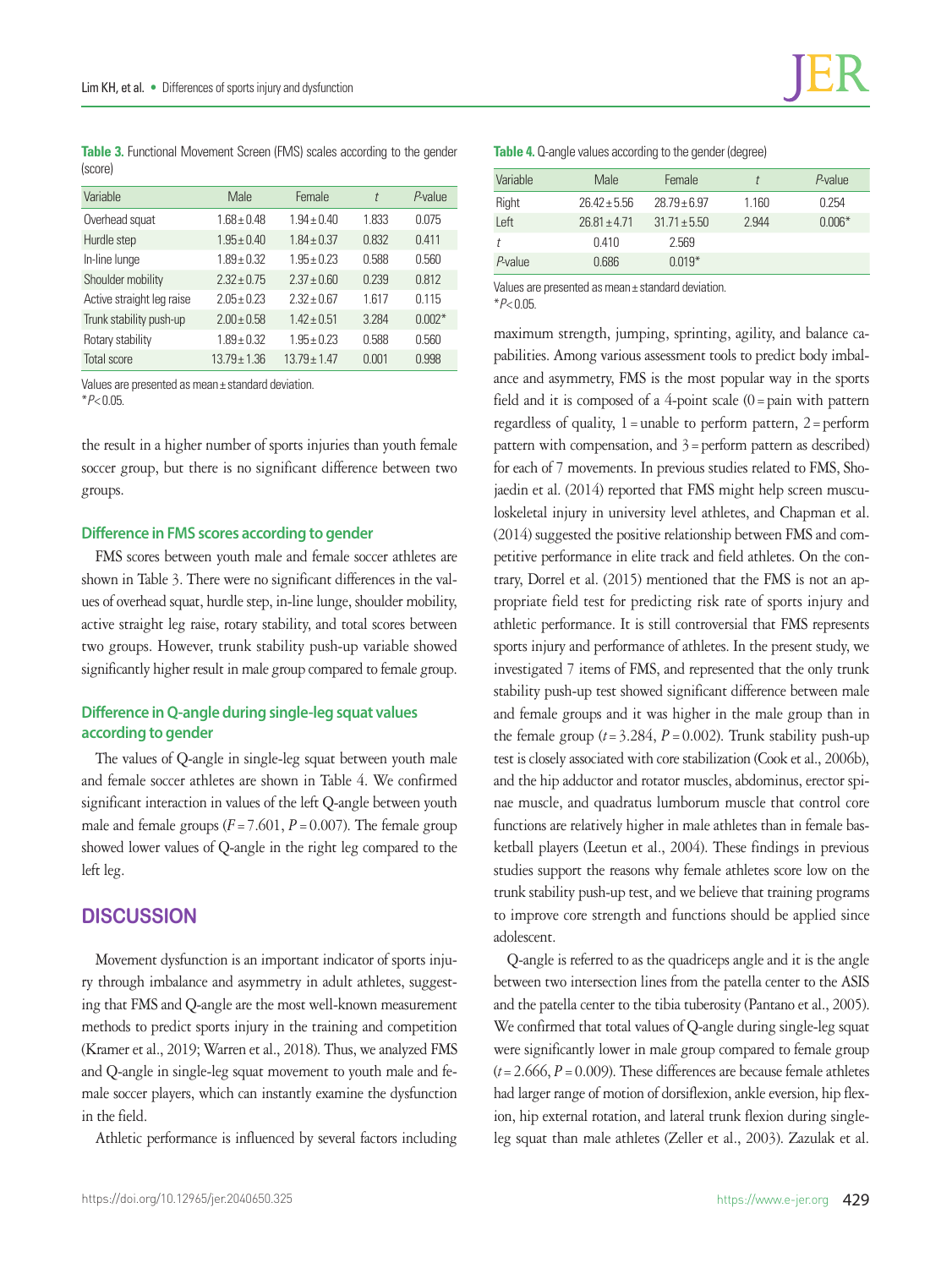(2005) demonstrated that women could have a lager Q-angle during single-leg squat through low electromyographic (EMG) activity of gluteus maximus and high EMG activity of rectus femoris compared to men. A larger Q-angle may lead to greater peak knee valgus during physical activity and then result in anterior cruciate ligament (ACL) damage over time (Pantano et al., 2005). In the clinical study on valgus and ACL strain reported by Bjordal et al. (1997), senior and junior female athletes were found to have 3 to 5 times higher incidence of ACL injury than male athletes (Engström et al., 1991).

Taken together, in FMS test according to gender of youth soccer players, female athletes should improve their relative upper extremity muscle strength and scapula stabilization from adolescents, considering that female athletes showed only higher values of trunk stability push-up movement than male athletes. Also, since female athletes have Q-angle values during single-leg squat, specific and scientific training programs to prevent the knee valgus must be performed from adolescence.

Therefore, our results provide evidence that FMS and Q-angle during single-leg squat might be indicators to predict and prevent sports injury in youth male and female soccer players.

## **CONFLICT OF INTEREST**

No potential conflict of interest relevant to this article was reported.

## **ACKNOWLEDGMENTS**

This work was supported by the 2020 Education, Research and Student Guidance Grant funded by Jeju National University.

## **REFERENCES**

- Bahr R, Holme I. Risk factors for sports injuries—a methodological approach. Br J Sports Med 2003;37:384-392.
- Bjordal JM, Arnoy F, Hannestad B, Strand T. Epidemiology of anterior cruciate ligament injuries in soccer. Am J Sports Med 1997;25:341-345.
- Bond CW, Dorman JC, Odney TO, Roggenbuck SJ, Young SW, Munce TA. Evaluation of the Functional Movement Screen and a Novel Basketball Mobility Test as an injury prediction tool for collegiate basketball players. J Strength Cond Res 2019;33:1589-1600.
- Chalmers S, Debenedictis TA, Zacharia A, Townsley S, Gleeson C, Lynagh M, Townsley A, Fuller JT. Asymmetry during Functional Movement Screening and injury risk in junior football players: a replication study.
- Chapman RF, Laymon AS, Arnold T. Functional movement scores and longitudinal performance outcomes in elite track and field athletes. Int J Sports Physiol Perform 2014;9:203-211.
- Cook G, Burton L, Hoogenboom B. Pre-participation screening: the use of fundamental movements as an assessment of function - part 1. N AM J Sports Phys Ther 2006a;1:62-72.
- Cook G, Burton L, Hoogenboom B. Pre-participation screening: the use of fundamental movements as an assessment of function - part 2. N AM J Sports Phys Ther 2006b;1:132-139.
- Dahlstrom O, Backe S, Ekberg J, Janson S, Timpka T. Is "football for all" safe for all? Cross-sectional study of disparities as determinants of 1-year injury prevalence in youth football programs. PLoS One 2012; 7:e43795.
- Dorrel BS, Long T, Shaffer S, Myer GD. Evaluation of functional movement screen as an injury prediction tool among active adult populations: a systematic review and meta-analysis. Sports Health 2015;7: 532-237.
- Engström B, Johansson C, Törnkvist H. Soccer injuries among elite female players. Am J Sports Med. 1991;19:372-375.
- Escamila RF, Zheng N, Macleod TD, Edwards WB, Imamura R, Hreljac A, Fleisig GS, Wilk KE, Moorman CT, Andrews JR. Patellofemoral joint force and stress during the wall squat and one-leg squat. Med Sci Sports Exerc 2009;41:879-888.
- Finch CF, Staines C. Guidance for sports injury surveillance: the 20-year influence of the Australian Sports Injury Data Dictionary. Inj Prev 2018;24:372-380.
- Gomez JE, Ross SK, Calmbach WL, Kimmel RB, Schmidt DR, Dhanda R. Body fatness and increased injury rates in high school football linemen. Clin J Sport Med 1998;8:115-120.
- Grygorowicz M, Piontek T, Dudzinski W. Evaluation of functional limitations in female soccer players and their relationship with sports level — a cross sectional study. PLoS One 2013;8:e66871.
- Hewett TE, Myer GD, Ford KR. Anterior cruciate ligament injuries in female athletes part 1, mechanisms and risk factors. Am J Sports Med 2006;34:299-311.
- Hewett TE, Myer GD, Ford KR, Heidt RS, Colosimo AJ, McLean SG, Succop P. Biomechanical measures of neuromuscular control and valgus loading of the knee predict anterior cruciate ligament injury risk in female athletes a prospective study. Am J Sports Med 2005;33:492-501.
- Kramer TA, Sacko RS, Pfeifer CE, Gatens DR, Goins JM, Stodden DF. The association between the functional movement screen<sup>TM</sup>, Y-balance test, and physical performance tests in male and female high school athletes. Int J Sports Phys Ther 2019;14:911-919

Krivickas LS, Feinberg JH. Lower extremity injuries in college athletes: re-